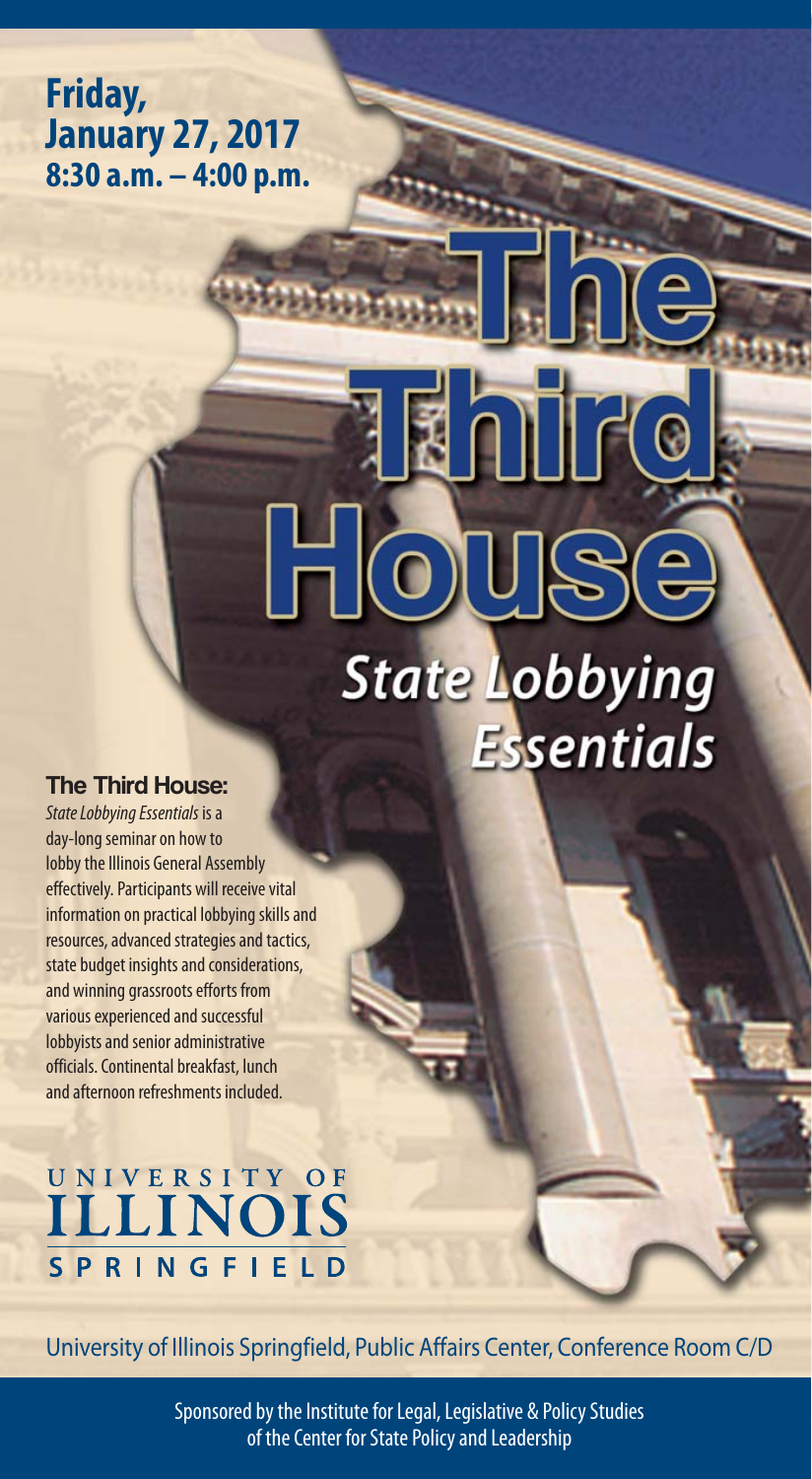## The Third House: *State Lobbying Essentials*

### **Featured Speakers**

**Amy Ballinger-Cole***, ABC Consulting* **John P. Lowder***, Lowder Governmental Solutions, LLC.* **Kim Clarke Maisch***, Cigna Healthcare* **Professor David Merriman***, University of Illinois at Chicago* **Courtney C. Nottage***, Fletcher, O'Brien, Kasper & Nottage, P.C.* **Polly Poskin***, Illinois Coalition Against Sexual Assault* **Stephen Schnorf***, Budgeting for Results Commission* **Jil Tracy***, Illinois State Senator, 47th District* **Terri Treacy***, Sierra Club* **Josh Weger***, Indiana Illinois Iowa Foundation for Fair Contracting*

### **Who Should Attend?**

**Lobbyists Prospective Lobbyists Legislative Liaisons Government Affairs Representatives Members of the Media Not-for-Profit Advocates and Executives State and Local Government Officials and Employees Students Interested Citizens**

## **What Will You Learn?**

**Practical Lobbying Skills Lobbying Ethics and Regulations Communication Tips Advanced Strategies and Tactics State Budget Concerns and Considerations Effective Grassroots Efforts Online Resources**



**Workshop participants will receive an electronic copy of** *Lobbying Illinois: How You Can Make a Difference in Public Policy.*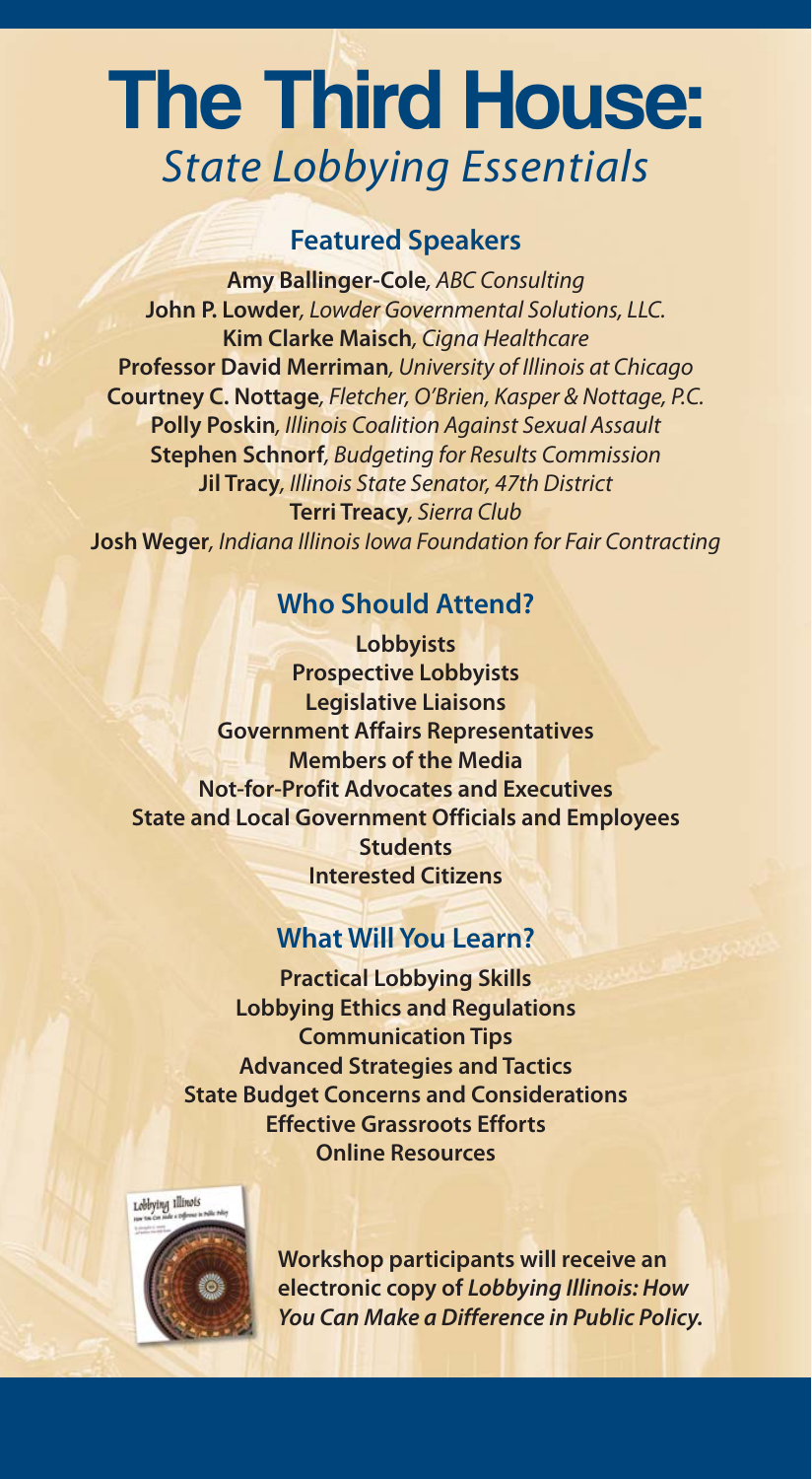## **Agenda**

| 8:00 a.m.  | <b>Registration and Refreshments</b><br>Public Affairs Center, Conference Room C/D, First Floor                                                                                                            |
|------------|------------------------------------------------------------------------------------------------------------------------------------------------------------------------------------------------------------|
| 8:30 a.m.  | <b>Introductory Remarks</b><br>Barbara Van Dyke-Brown, Institute for Legal, Legislative<br>and Policy Studies                                                                                              |
| 8:45 a.m.  | <b>Lobbying Basics</b><br>Amy Ballinger-Cole, ABC Consulting                                                                                                                                               |
| 9:45 a.m.  | <b>Break</b>                                                                                                                                                                                               |
| 10:00 a.m. | <b>Statehouse Tactics and Strategies</b><br>Courtney C. Nottage, Fletcher, O'Brien, Kasper &<br>Nottage, P.C.<br>Kim Clarke Maisch, Cigna Healthcare                                                       |
| 12:00 p.m. | Lunch, PAC Restaurant, First Floor<br>Speaker: Jil Tracy, Illinois State Senator, 47 District<br>"Communicating with your Legislator"                                                                      |
| 1:30 p.m.  | <b>Addressing Budgetary Concerns</b><br>David Merriman, University of Illinois at Chicago<br>John Lowder, Lowder Governmental Solutions, LLC<br>Stephen Schnorf, Budgeting for Results Commission          |
| 2:45 p.m.  | <b>Break</b>                                                                                                                                                                                               |
| 3:00 p.m.  | <b>Effective Grassroots Efforts</b><br>Josh Weger, Indiana Illinois Iowa Foundation for<br><b>Fair Contracting</b><br>Polly Poskin, Illinois Coalition Against Sexual Assault<br>Terri Treacy, Sierra Club |
| 4:00 p.m.  | <b>Closing Remarks/Adjourn</b>                                                                                                                                                                             |

## **www.uis.edu/illaps/events/**